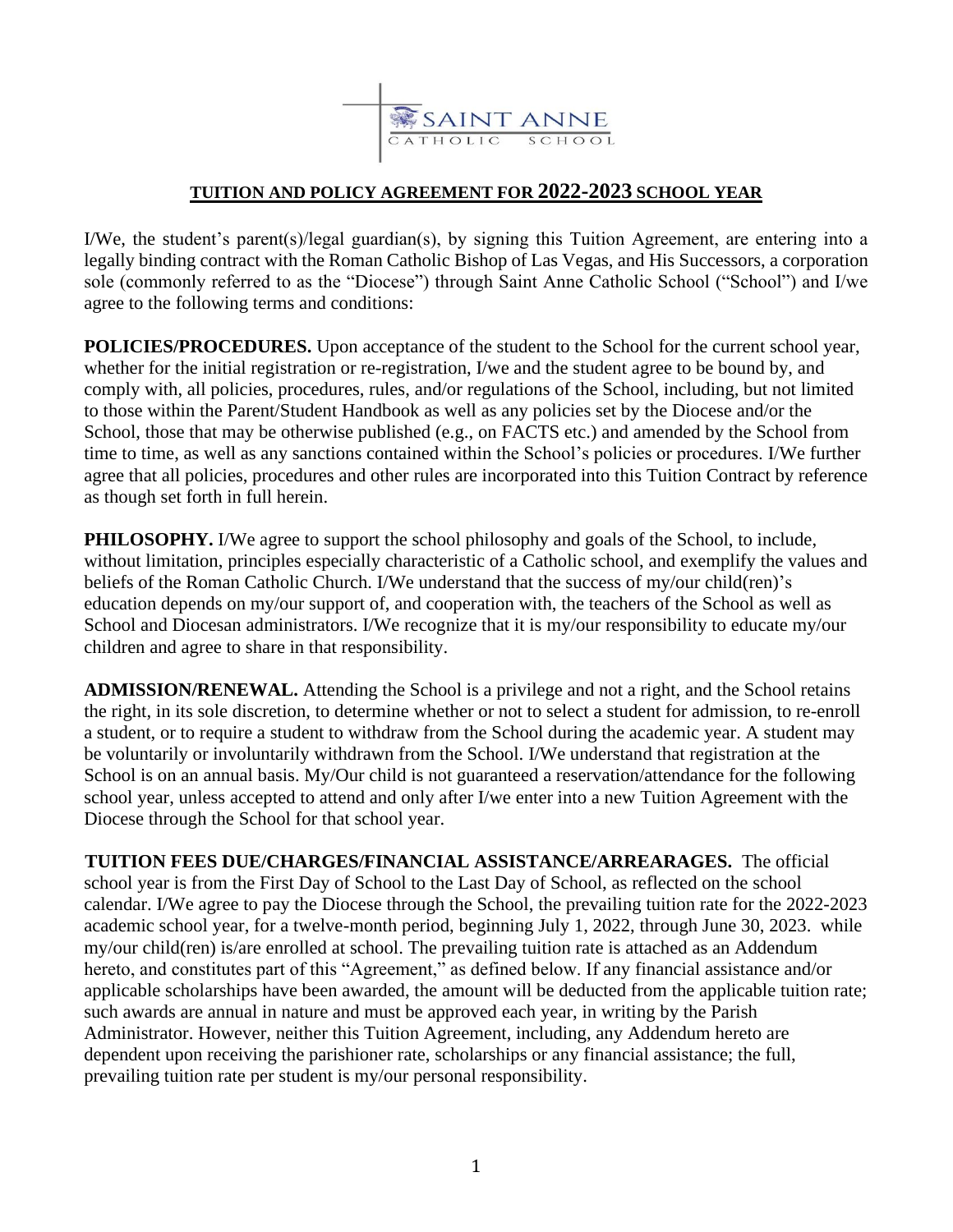I/We further agree to pay, in full, any and all fees, costs and expenses associated with my/our child(ren)'s attendance, care or activities, including, but not limited to those listed in the 2022-2023 Registration Fee, Tuition, Program Fee, After Care, Morning Care, Security Fee and Incidental Costs, which is attached hereto. I/We understand fees are subject to change at any time, with or without advance notice.

I/We acknowledge that tuition and fee payments are due and payable on or before the dates/times stated on the 2022 - 2023 Registration Fee, Tuition, After Care, Morning Care, Security Fee and Program Fee. Tuition fees are considered delinquent at 12:00 p.m. on the day following the due date. Late charges will be assessed for each student in arrears in amounts reflected on the 2022 - 2023 Registration Fee, Tuition, After Care, Morning Care, Security Fee and Program Fee, commencing on the tenth day following the tuition due date. If tuition and/or any other outstanding charges/fees are not paid within ten working days of the date due (or within five banking days of notification to you in the case of a returned check), attendance at the School may not be permitted until tuition is paid in full for the past due amount. Such action may only be suspended by the written agreement of the Parish Administrator which will include arrangements for bringing the arrearages current. In addition, my/our child(ren) may not be allowed to take semester/trimester final exams with any outstanding financial obligation and will create a hold to be placed on the FACTS account which provides access to homework, grades, etc. Such hold will remain in place until the financial obligation is satisfied. Re-enrollment of any suspended or withdrawn students, for any reason, will be subject to re-enrollment fees, including, but not limited to new registration fees and deposit.

 I/We further agree that if I/we withdraw my/our child(ren), or if my/our child(ren) is/are expelled or dismissed during an academic school year, I/we am/are financially obligated to pay the full amount of tuition fees due up to and including the end of the month in which the student leaves as well as any arrearages and other charges**.** I/We agree to give the School at least two weeks written notice prior to withdrawing my/our child. I/We understand that if we seek to reenroll our child, their space is not guaranteed.

I/We acknowledge that transcripts, diplomas, grades, etc. will not be released until all my/our financial obligations, including those under this Tuition Agreement have been fully satisfied. Additionally, in the event my/our child(ren) transfer(s) to another school, regardless of the reason, I/we understand and agree that transcripts and grades may not be provided to that school until all financial obligations, including those under this tuition agreement have been fully satisfied.

Late charges and amounts for returned checks/withdrawals will be assessed for each student in arrears, in the amounts reflected on the 2022- 2023 Registration Fee, Tuition, After Care, Morning Care, Security Fee and Program Fee. In the event the School refers my/our account for collection, I/we agree that we are obligated to pay all costs of collection, including, without limitation, attorney fees. I/We agree that upon any breach of our obligations under this Tuition Agreement, we agree that the School may accelerate the balance due under the terms of this Tuition Agreement.

**AUTHORIZATIONS.** I/We agree to sign the student in and out of School when they arrive late or leave early. I/We will not hold the Diocese or the School responsible/liable in any way for allowing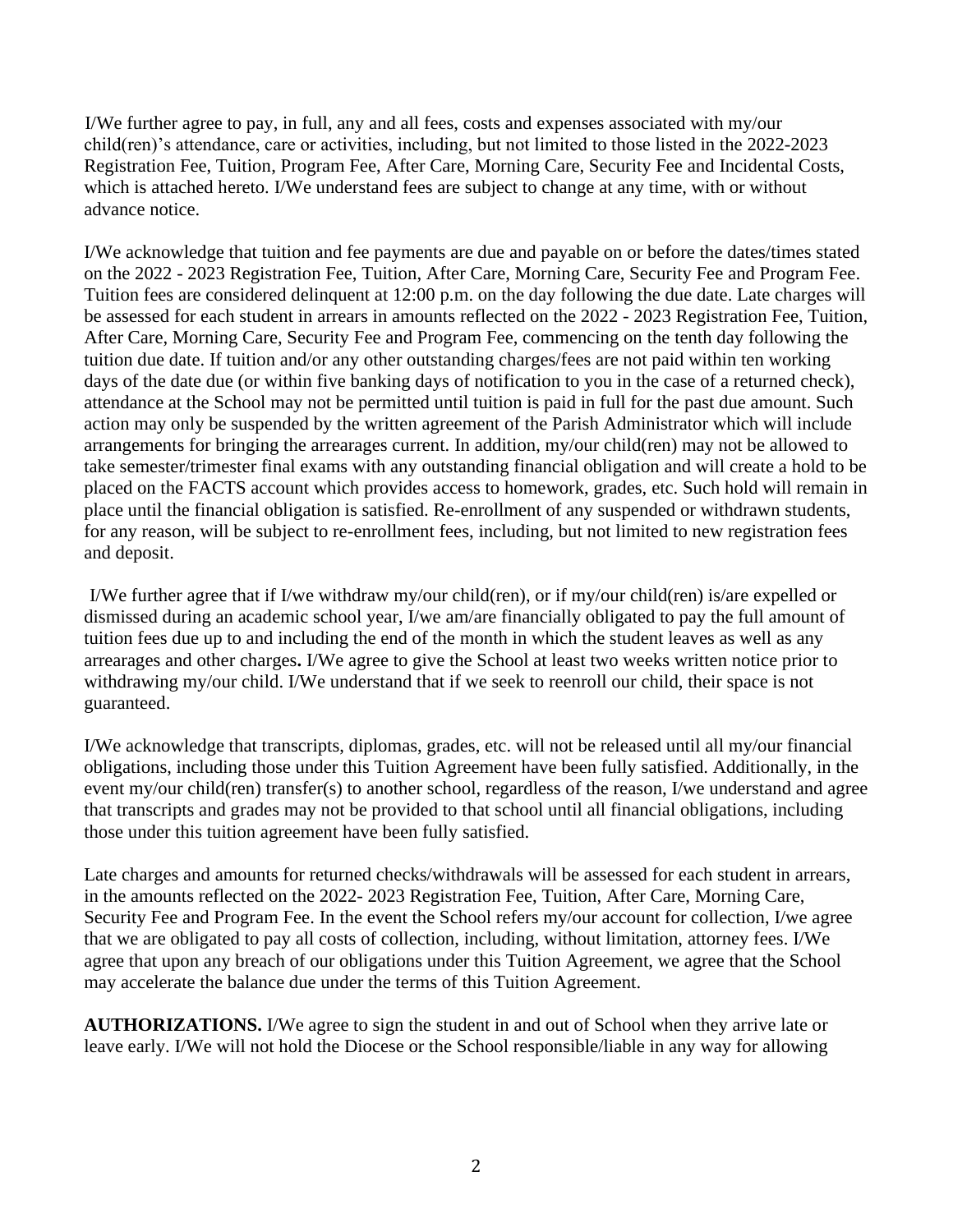anyone authorized by me/us to pick up the Student. My/Our written authorization will remain effective until revoked in writing.

**STUDENT ILLNESS/EMERGENCY**. The School strives to maintain a healthy and safe environment for the children. To that end, I/we agree not to bring a child to the School who is ill (determined at the School's discretion). The School will notify, the parent/guardian (or the persons I/we have listed as the emergency contact(s)), in the event the student becomes ill. I/We acknowledge we must pick-up the child as soon as possible. I/We also authorize the School to obtain immediate medical care if, in the School's discretion, an emergency occurs. I/We understand that I/we are responsible for any such care/treatment, which, may under certain circumstances, be provided by a physician, hospital or care giver other than the student's physician or on any applicable insurance plan.

## **ENTIRE AGREEMENT/MODIFICATIONS/SEVERABILITY/NO WAIVER.** This Tuition

Agreement, the Written Addendums, along with the Policies and Procedures (listed below), constitute the entire Agreement ("Agreement") between you and the School concerning the subject matter hereof, and no oral or written statements not specifically incorporated herein by reference shall be of any force and effect. The Policies and Procedures specifically incorporated herein by reference are:

- Parent/Student Handbook
- Family Participation Program Policy and Guidelines
- Tuition Fee Schedule: Registration Fee, Tuition, After Care, Morning Care, Security Fee and Program Fee
- Parent/Student General and Emergency Information
- Athletic/Activity Emergency forms
- Photo Release and Authorization
- Physician's Request Regarding Medication
- Parent Request for the Administration of Medication by School Personnel and
- any additional forms that may be required due to student participation

No modification or waiver of this Tuition Agreement shall be binding on either party unless set forth in writing signed by the Parish Administrator. This Tuition Agreement benefits the School, its successors and assignees, and binds the Parent, his or her heirs, personal representatives, and assignees. If any provision of this Tuition Agreement shall for any reason be held invalid or unenforceable, such determination shall not affect the enforceability of the remaining provisions of this Tuition Agreement. No waiver of any breach shall affect or alter this Agreement, but each and every obligation, covenant, agreement, term, and condition of this Agreement shall continue in full force and effect with respect to any other then-existing or subsequent breach of this Agreement.

**RELEASE.** To the fullest extent permitted by law, we, on behalf of ourselves and on behalf of the Student, hereby release and hold the School, its agents, and employees harmless from all claims, damages or other liabilities for injuries to the Student, his/her parents, or legal guardians, which are not the result of gross negligence by the School, its agents, or employees. The student, his/her parents, or legal guardian also hereby agree to indemnify and hold the School harmless for any damages incurred